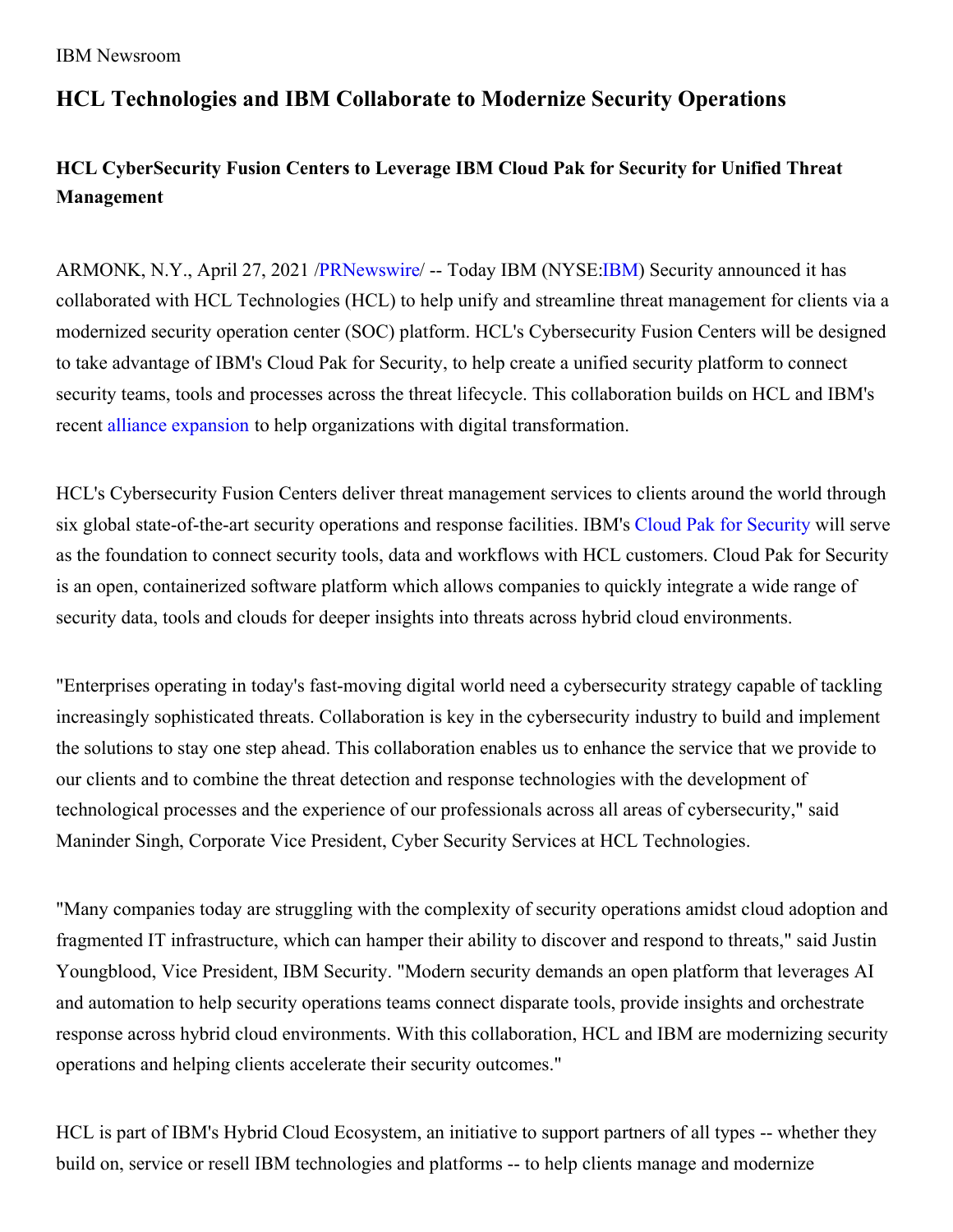workloads with Red Hat OpenShift for any cloud environment, including the IBM public cloud. Red Hat OpenShift is the industry's leading enterprise Kubernetes platform. The IBM public cloud is one of the industry's most secure and open public clouds for business. With its security leadership, enterprise-grade strength and support for open source technologies, the IBM public cloud is designed to differentiate and extend on hybrid cloud workloads for enterprise workloads.

## **About HCL Technologies**

HCL Technologies (HCL) empowers global enterprises with technology for the next decade today. HCL's Mode 1-2-3 strategy through its deep-domain industry expertise, customer-centricity and entrepreneurial culture of ideapreneurship™ enables businesses transform into next-gen enterprises. HCL offers its services and products through three business units - IT and Business Services (ITBS), Engineering and R&D Services (ERS) and Products & Platforms (P&P). ITBS enables global enterprises to transform their businesses through offerings in areas of Applications, Infrastructure, Digital Process Operations and next generational digital transformation solutions. ERS offers engineering services and solutions in all aspects of product development and platform engineering while under P&P, HCL provides modernized software products to global clients for their technology and industry specific requirements. Through its cutting-edge co-innovation labs, global delivery capabilities and broad global network, HCL delivers holistic services in various industry verticals, categorized under Financial Services, Manufacturing, Technology & Services, Telecom & Media, Retail & CPG, Life Sciences & Healthcare and Public Services. As a leading global technology company, HCL takes pride in its diversity, social responsibility, sustainability and education initiatives. As of 12 months ended September 30, 2020, HCL has a consolidated revenue of US\$ 9.95 billion and its 153,085 ideapreneurs operate out of 50 countries. For more information, please visit [www.hcltech.com](https://c212.net/c/link/?t=0&l=en&o=3142214-1&h=3922101996&u=https%3A%2F%2Fapc01.safelinks.protection.outlook.com%2F%3Furl%3Dhttp%253A%252F%252Fwww.hcltech.com%252F%26data%3D04%257C01%257Canne.coyle%2540hcl.com%257Ca4cff0d8e812422485cc08d87b8c3ba9%257C189de737c93a4f5a8b686f4ca9941912%257C0%257C0%257C637395189511486291%257CUnknown%257CTWFpbGZsb3d8eyJWIjoiMC4wLjAwMDAiLCJQIjoiV2luMzIiLCJBTiI6Ik1haWwiLCJXVCI6Mn0%253D%257C1000%26sdata%3Dz%252FevLJDUjvTa4zsNQJXs9BV4No92Mri0exZUaIlqbew%253D%26reserved%3D0&a=www.hcltech.com).

### **About IBM Security**

IBM Security offers one of the most advanced and integrated portfolios of enterprise security products and services. The portfolio, supported by world-renowned IBM Security X-Force research, enables organizations to effectively manage risk and defend against emerging threats. IBM operates one of the world's broadest security research, development and delivery organizations, monitors 150 billion+ security events per day in more than 130 countries, and has been granted more than 10,000 security patents worldwide. For more information, please check [www.ibm.com/security,](https://c212.net/c/link/?t=0&l=en&o=3142214-1&h=1543832330&u=https%3A%2F%2Fc212.net%2Fc%2Flink%2F%3Ft%3D0%26l%3Den%26o%3D3076530-1%26h%3D3505237674%26u%3Dhttps%253A%252F%252Fc212.net%252Fc%252Flink%252F%253Ft%253D0%2526l%253Den%2526o%253D2967939-1%2526h%253D2053002501%2526u%253Dhttps%25253A%25252F%25252Fc212.net%25252Fc%25252Flink%25252F%25253Ft%25253D0%252526l%25253Den%252526o%25253D2948944-1%252526h%25253D2900212156%252526u%25253Dhttps%2525253A%2525252F%2525252Fsecurityintelligence.com%2525252F%252526a%25253DIBM%25252BSecurity%25252BIntelligence%252525C2%252525A0blog%2526a%253DIBM%252BSecurity%252BIntelligence%2525C2%2525A0blog%26a%3DIBM%2BSecurity%2BIntelligence%25C2%25A0blog&a=IBM+Security+Intelligence%C2%A0blog) follow [@IBMSecurity](https://c212.net/c/link/?t=0&l=en&o=3142214-1&h=1169247271&u=https%3A%2F%2Fc212.net%2Fc%2Flink%2F%3Ft%3D0%26l%3Den%26o%3D3076530-1%26h%3D1794487474%26u%3Dhttps%253A%252F%252Fc212.net%252Fc%252Flink%252F%253Ft%253D0%2526l%253Den%2526o%253D2967939-1%2526h%253D1022539595%2526u%253Dhttps%25253A%25252F%25252Fc212.net%25252Fc%25252Flink%25252F%25253Ft%25253D0%252526l%25253Den%252526o%25253D2948944-1%252526h%25253D4005378593%252526u%25253Dhttps%2525253A%2525252F%2525252Fc212.net%2525252Fc%2525252Flink%2525252F%2525253Ft%2525253D0%25252526l%2525253Den%25252526o%2525253D2433262-1%25252526h%2525253D2941630816%25252526u%2525253Dhttps%252525253A%252525252F%252525252Ftwitter.com%252525252Fibmsecurity%25252526a%2525253DIBMSecurity%252526a%25253DIBMSecurity%2526a%253DIBMSecurity%26a%3DIBMSecurity&a=IBMSecurity) on Twitter or visit the IBM Security Intelligence blog.

### **Media Contact:**

Cassy Lalan